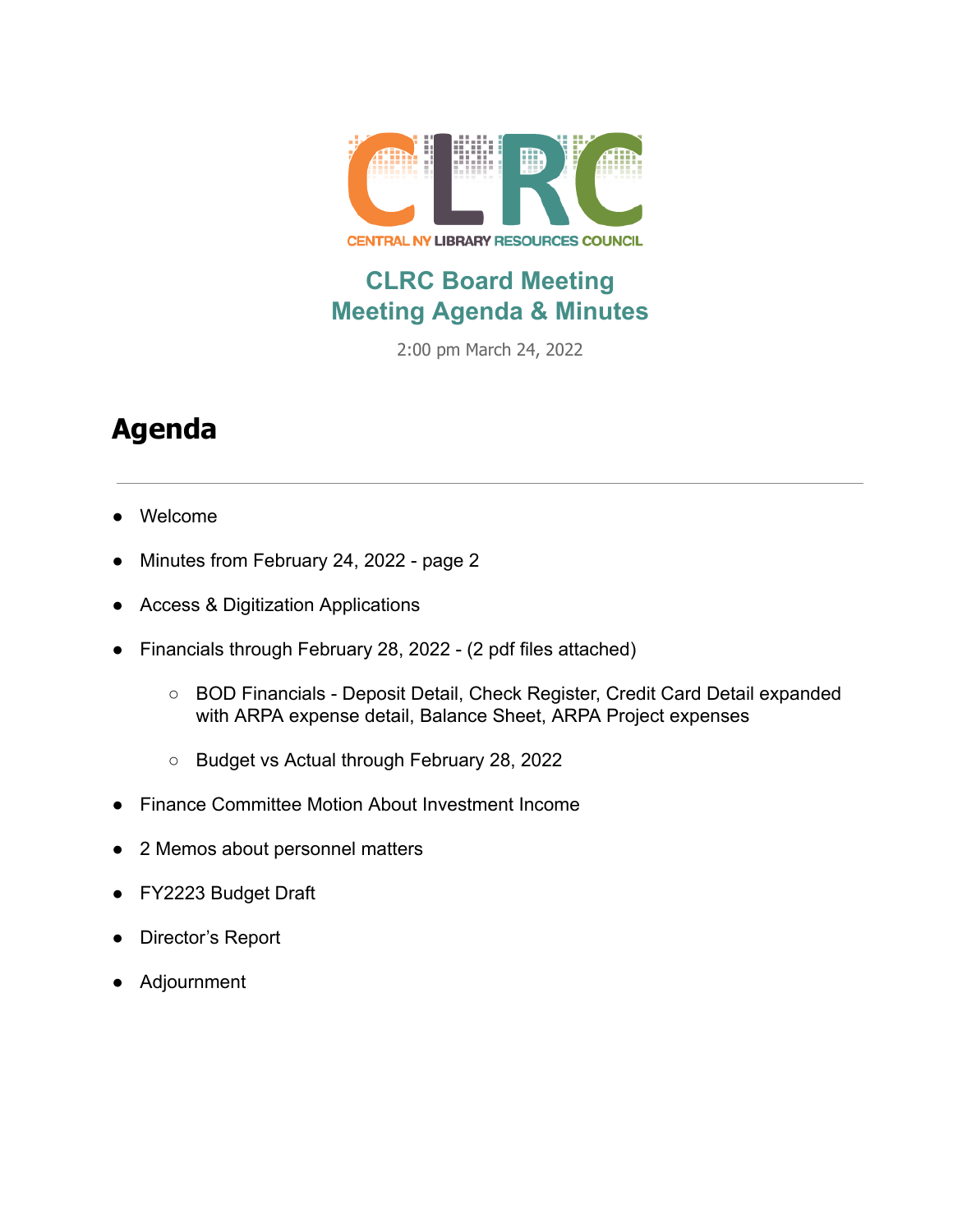## Minutes from February 24 2022 CLRC Board Meeting

Attendance: Marc Wildman, Nancy Howe, Kathryn Smith, Allison Comes, Travis Olivera, Jim Teliha, Mandy Travis, Abigail Smith, Matthew Smith, Shay Foley, Courtney Asztalos, Jieun Yeon, Inga Barnello, Becky Maguire Absent: Kathleen Salsbury, Scott Warren, Sarah Shute

Meeting called to order at 2:02AM.

Welcome to new member Jieun Yeon from the Syracuse iSchool. Jieun is serving a one year student term with the CLRC Board.

Motion to accept Jieun Yeon as a member of the CLRC Board (Jim Teliha/Nancy Howe/Accepted)

Motion to approve the minutes from December 16 (Mandy Travis/Becky Maguire/Accepted)

Financials through January 31, 2022 - (2 pdf files attached)

BOD Financials, Deposit Detail

Check Register: includes payment for some larger expenditures for ARPA projects that will be reimbursed once the funding is received.

Credit Card Detail, Balance Sheet

Budget vs Actual through January 31, 2022: Will send financials for grants (RBDB, MISP, HLSP) RBDB is no longer restricted funds.

Motion to accept the financial report (Inga Barnello/Allison Comes/Accepted)

## **Statement of Activity from Community Foundation:**

Made over \$9000+ in interest over the three months we were invested.

Finance committee will decide at their next meeting if they recommend rolling that amount back into what we have invested or pulling it out to include with operating. Amount would cover proposed salary increase if we choose to pull it out.

We have until April to decide, but should have an operating plan for this fund formalized for future decisions.

ARPA Update: Passed and approved by the state; by the time some of these projects are up an running it is time to collect stats for reporting

Anticipate covering about \$15,000 because some aspects of projects can't be approved through ARPA. CLRC will cover that part so projects can be completed.

RBDB Update: Funds are now unrestricted.

Committee received \$90,000 in requests; approved \$70K (some of which includes work done by Ashley and included in her salary).

Asked board (via email) to supplement what is budgeted for these Access & Digitization grants (\$30K) with an additional \$25K to cover projects that were approved by the committee.